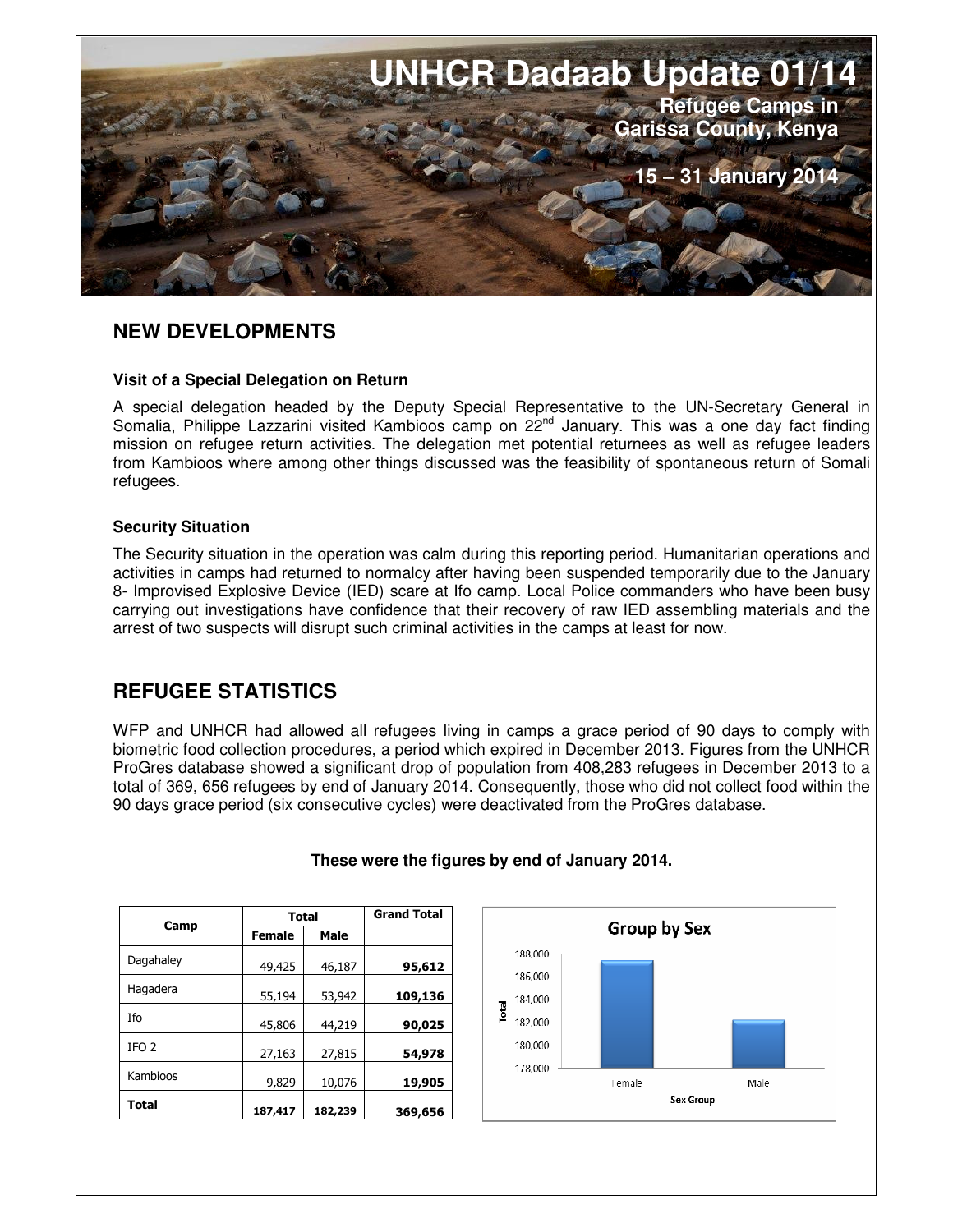### **PROTECTION**

#### **Voluntary Return to Somalia**

Counselling at the return help desks continued in all camps. During the reporting period, representatives of 38 families/households consisting of 224 individuals approached the desks in Kambioos camp. Another 35 households consisting of 172 individuals approached the desk in Hagadera camp. In Ifo camp, only 3 households consisting of 14 individuals sought return information. Most of those approaching the desks inquired mainly about the return package. Meanwhile, preparations for the return intention survey to be conducted by the International Organization for Migration (IOM) were on course. Recruitment of research assistants to conduct the survey was already underway.



A Return Help Desk in Dadaab for refugees seeking information about return to Somalia. UNHCR/Dadaab

#### **Spontaneous Returns**

In Kambioos camp, a total of 150 plots of land appeared to have been vacated by refugees reportedly returning to Somalia spontaneously. UNHCR sought to approach this as a matter of verification which was planned to take place in coming weeks during field monitoring missions and food distribution. There have been unverified reports that some refugees who have spontaneously left Dadaab camps are seeking asylum in Dolo Ado camp in Ethiopia fearing that the Government of Kenya may forcefully repatriate them to Somalia.

#### **Registration**

A preliminary meeting was held by camp multifunctional teams to plan for upcoming food ration card replacement scheduled for March 2014. Field visits were conducted during and after this reporting period to assess food distribution points where the exercise will be taking place. Upgrading of network cables at Dagahaley food distribution point and Dagahaley field office was completed.

On 22<sup>nd</sup> January, registration activities were suspended in all camps except in Ifo 2 to allow registration workers to attend a multi-functional team workshop which took place in Dadaab. In Hagadera and Kambioos camps, the UNHCR registration team held discussions with doctors from the International Rescue Committee (IRC) hospital about referral mechanisms to be used for individuals with medical cases that may require them to second alternates to collect food for them.

#### **New Arrivals**

Profiling of new arrivals fleeing conflict in South Sudan was conducted in Ifo 2 camp. By the end of this reporting period, 45 households consisting of 65 individuals from the Nuer ethnic group were profiled. Another 5 households consisting of 15 individuals from the Dinka ethnic group were pending registration in Ifo 1 camp. Discussions were to be held with the Kenya Department of Refugee Affairs (DRA) to expedite registration activities.

#### **Resettlement**

Between 15<sup>th</sup> and 31<sup>st</sup> January, 14 cases consisting of 45 individuals were interviewed for processing and onward submission to resettlement countries. A total of 148 individuals had been submitted to resettlement countries since 1<sup>st</sup> January this year. 19 individuals left for resettlement in Canada during this reporting period. A case work circuit ride team from Resettlement Support Center (RSC) Africa arrived in Dadaab on 29<sup>th</sup> January and scheduled interviews for individuals in the United States Refugee Admission Program (USRAP) that would take place until 19<sup>th</sup> February.